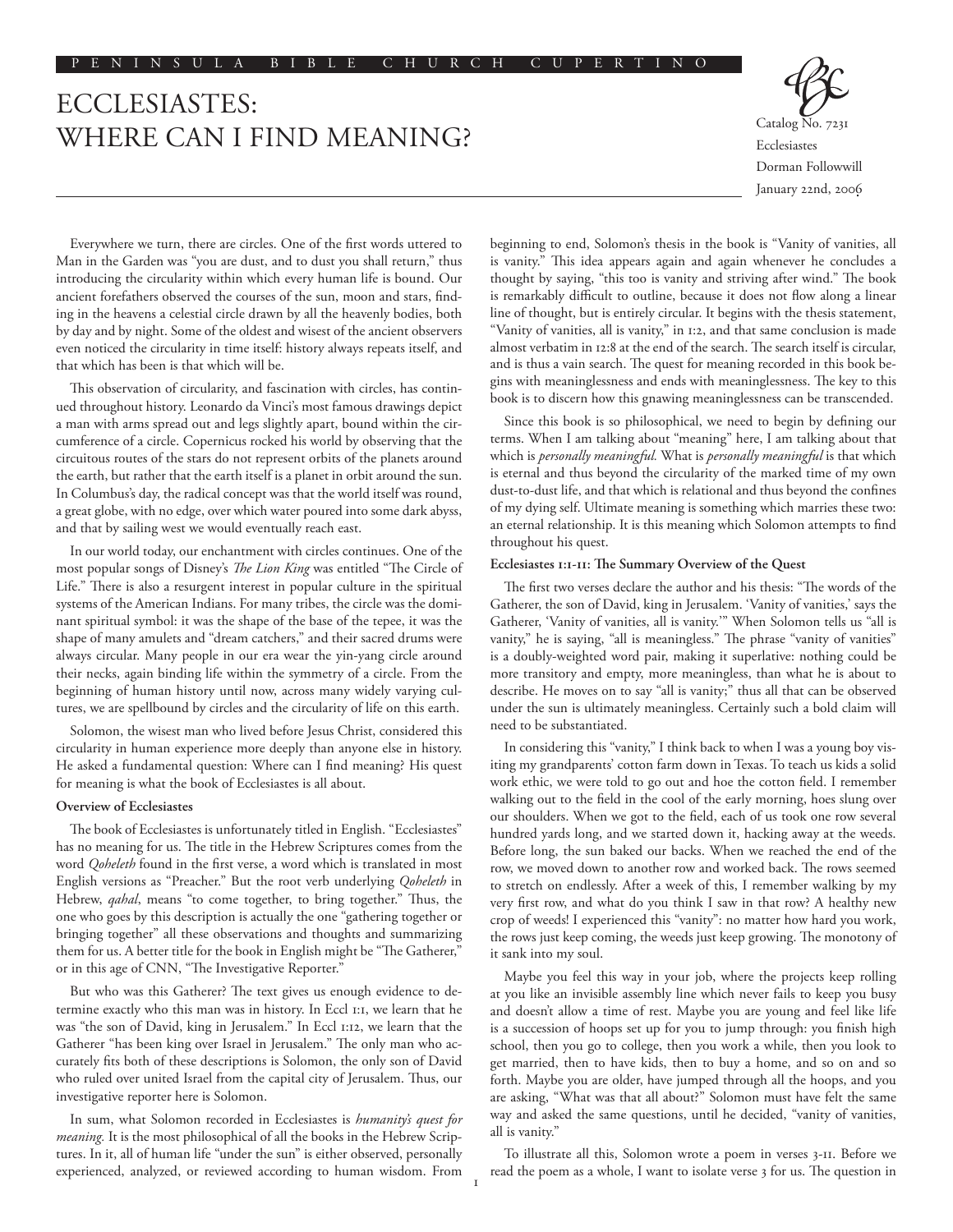this verse is one to which Solomon will return again and again throughout the text. His fundamental question is: "What advantage does man have in all his work which he does under the sun?" In other words, is there any advantage in working, is there any point to everything a man does in all his days under the sun? This question is both profound and deeply rooted.

This question is rooted in Genesis 3:17-19. In fact, the entire book of Ecclesiastes is simply a larger commentary on the truths found in Gen 3:17-19, and the only way to understand Ecclesiastes is to read it in light of its context back in the narrative of the Fall in Gen 3. Here is what Gen 3:17- 19 tells us: "Then to Adam He said, 'Because you have listened to the voice of your wife, and have eaten from the tree about which I commanded you, saying, "You shall not eat from it"; Cursed is the ground because of you; in sorrow you shall eat of it all the days of your life. Both thorns and thistles it shall grow for you; and you shall eat the plants of the field; by the sweat of your face you shall eat bread, till you return to the ground, because from it you were taken; for you are dust, and to dust you shall return."

In the Genesis 3 passage, God proclaimed his consequence for the man's sin in the garden, which introduced a sense of futility and meaninglessness into man's work and his entire life. His work would be tainted by sorrow, and all his achievements would dwindle away in the mind-numbing circularity of the statement "for you are dust, and to dust you shall return." It is just this futility in work, this meaninglessness in human life that underlies Solomon's question in verse 3: "What advantage does man have in all his work which he does under the sun?" This question introduces the poem of Eccl 1:3-11, which can be outlined as follows:

| What advantage does man have in all his work<br>Which he does UNDER THE SUN?                                                                                  | Why work under the sun?<br>What's the pointthe gain?                                            |
|---------------------------------------------------------------------------------------------------------------------------------------------------------------|-------------------------------------------------------------------------------------------------|
| A generation goes and a generation comes,<br>But the earth remains forever.                                                                                   | Generational cycle. Man is transient<br>Earth remains                                           |
| Also, the sun rises and the sun sets;<br>And hastening to its place it rises there again.                                                                     | Solar cycle<br>Nothing changes                                                                  |
| Blowing toward the south, then turning toward the north, Weather cycle<br>the wind continues swirling along;<br>And on its circular courses the wind returns. | Nothing changes                                                                                 |
| All the rivers flow into the sea, yet the sea is not full.<br>To the place where the rivers flow, there they flow again.                                      | Water cycle<br>Nothing changes                                                                  |
| All things are wearisome; man is not able to tell it.<br>The eye is not satisfied with seeing,<br>Nor is the ear filled with hearing.                         | Endless weary cycles: mind-numbing<br>Eye not satisfied: emptiness<br>Ear not filled: emptiness |
| That which has been is that which will be,<br>and that which has been done is that which will be done.                                                        | Time cycle                                                                                      |
| So, there is NOTHING NEW UNDER THE SUN.                                                                                                                       | Nothing new, nothing changes                                                                    |
| Is there anything of which one might say,<br>"See this, it is new?"                                                                                           |                                                                                                 |
| Already it has existed for ages which were before us.                                                                                                         | Nothing new                                                                                     |
| There is no remembrance of earlier things;                                                                                                                    | Endless time cycles<br>no remembrance                                                           |
| and also of the later things which will occur,<br>There will be for them no remembrance<br>among those who will come later still.                             |                                                                                                 |

A very similar modern poem is the first stanza of T. S. Eliot's Choruses from 'The Rock.' From beginning to end these choruses reflect the progression in his own life from meaninglessness to hope through faith in Jesus Christ. Notice how similarly this poem echoes Solomon's poem, with both clearly reflecting on the circularity of human experience. Here is the opening stanza, echoing Solomon and recalling for us the spiritual emptiness Eliot felt before he knew God:

The Eagle soars in the summit of Heaven, The Hunter with his dogs pursues his circuit. O perpetual revolution of configured stars, O perpetual recurrence of determined seasons, O world of spring and autumn, birth and dying! The endless cycle of idea and action, Endless invention, endless experiment, Brings knowledge of motion, but not of stillness; Knowledge of speech, but not of silence; Knowledge of words, and ignorance of the Word. All our knowledge brings us nearer to our ignorance, All our ignorance brings us nearer to death, But nearness to death no nearer to G O D. Where is the Life we have lost in living? Where is the wisdom we have lost in knowledge? Where is the knowledge we have lost in information? The cycles of Heaven in twenty centuries Bring us farther from G O D and nearer to the Dust.<sup>1</sup>

Let's reflect further on this circularity by contrasting it with the modern view of history. We can trace the modern perspective on the historical development of human life by the evolutionary model. This is the basic thesis of Darwinistic evolution, that human life started from a single-cell creature, and through a vast series of micro-mutations evolved into the complex form of *Homo sapiens*. This theory suggests that human life has thus developed in an entirely linear fashion, proceeding from lower to higher over vast periods of time. Thus, our basic model for human life is a

line. As this theory goes, we are "getting better and better all the time," at least as a biological organism. The problem with this paradigm is that this linearity leads us farther and farther away from God, who is our true origination point. And the destination point is obscured to our view. Ultimately the destination point is nihilism now and hell later.

Certainly if we look at humanity's technological development, this paradigm seems to hold. We are vastly more technologically developed now than we have been in the past, what with the advent of the computer, the airplane, space travel, nuclear energy, etc. But, how does the linearity of evolutionary development explain the mind-numbing circularity of human life and the patterned cycles we see in the universe? Are we getting any better morally or ethically? Why does history seem to repeat itself? Why is it that "the more things change, the more they stay the same"? What is the paradigm for human life in Ecclesiastes?

The paradigm in Ecclesiastes is the mind-numbing circle. It is God's curious answer to the man in the garden, an answer that encircles the natural world and human life within an iron ring. The universe is bound within changeless circularity, and human life is defined by this dust-to-dust treadmill.

We need to embrace this new paradigm for ourselves. To enter into an appreciation for this, just consider the following exercise. Mark off about 15 feet in an empty room or outside. Walk forward along an imaginary straight line. Walking along that

line feels good: progress is being made, you are going places, you are moving forward always without looking backward. The destination point to which you are walking is obscure, but it sure feels good to walk along that line. Now, mark off a circle whose circumference is about 15 feet. Walk along that imaginary circle for a while. At first it seems to have a certain poetry to it; you continually end where you begin. But it takes only a few minutes to enter into the mind-numbing boredom of the circle. It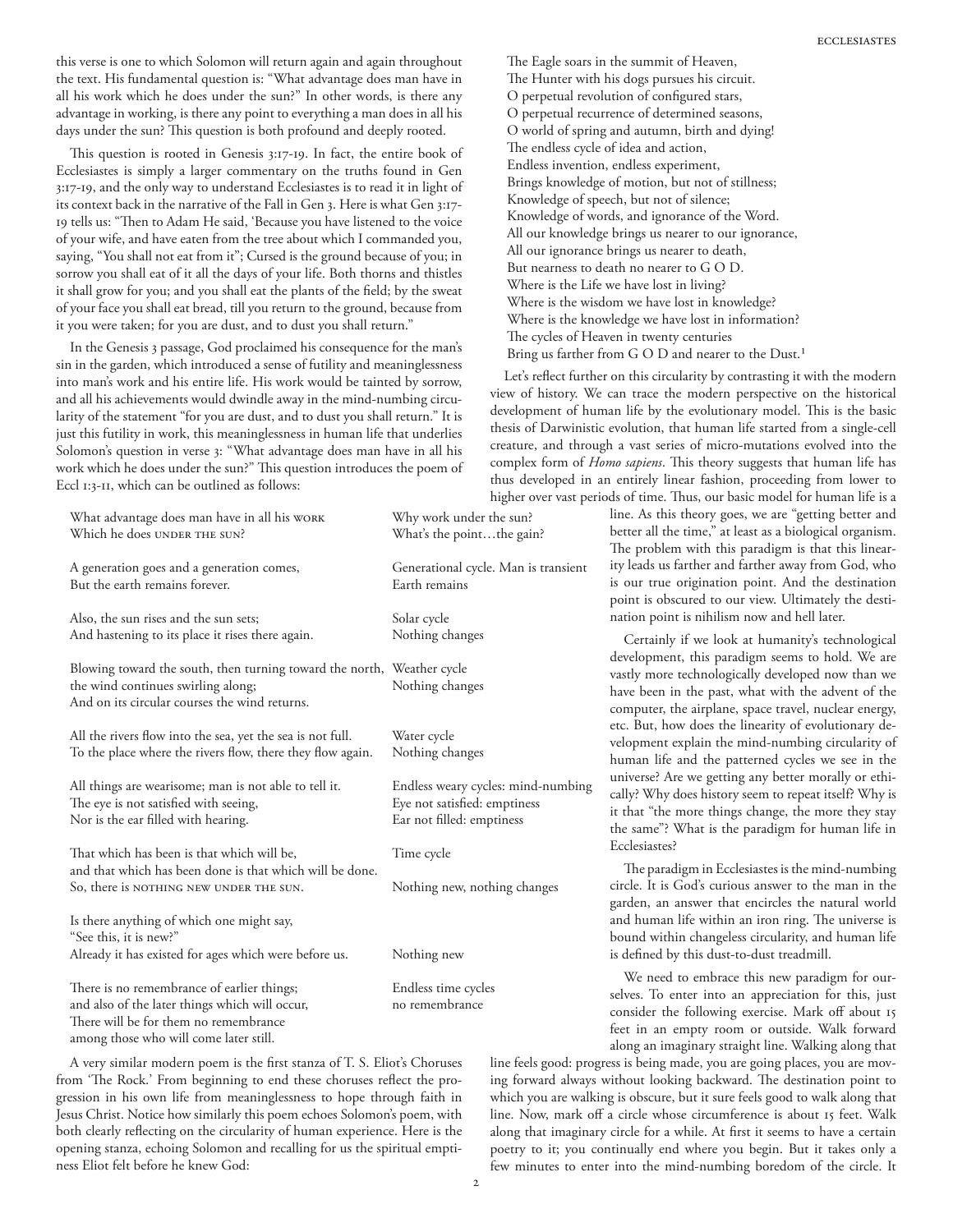#### Ecclesiastes: Where Can I Find Meaning?

becomes more tedious with each full revolution. You are always walking but getting nowhere. So, you crane your neck to start looking around beyond the circle for whatever else is out there. Circularity begs the quest for meaning, defining meaning as something beyond the familiar circle.

This mind-numbing circle paradigm is both very realistic, accounting for the circularity in the universe and in human experience, and very hopeful, because Solomon discovers that this treadmill was redemptively designed by God to compel us to look beyond the circle for meaning in relationship with him.

## **Ecclesiastes 1:12–12:8: The Quest for Meaning Under the Sun**

Solomon's quest began in verses 12-18 of chapter one. Here he described for us his intended search in verse 13: "I have set my mind to seek and explore by wisdom concerning all that has been done under heaven." But his search is summarized at the very beginning in verse 14: "I have seen all the works which have been done under the sun, and behold, all is vanity and striving after wind." This phrase "all is vanity and striving after wind" is the continued end-phrase we see time and again throughout his search in 1:12–12:8.

When I think of the phrase "striving after wind," I am reminded of an experience I had last November while hunting pheasants on the Colorado plains. On our first day, a strong, steady wind of 50-60 m.p.h. was blowing, from about noon onwards. It was so constant and so powerful, we had a hard time opening the doors on our SUV. At about 1:30, we stopped to hunt at a new place. I went to open the tailgate to get a Styrofoam cup out of a light plastic bag with three cups in it, so I could drink some coffee. The minute I opened the tailgate, the wind whisked that lightweight plastic bag and three cups out of the back of the SUV. I leaned down to pick it up, but before I could grab the bag, the wind carried it out of reach. Quickly, I ran after it, but even more quickly, that strong wind carried that plastic bag and its cups way out of reach. The last time I saw that bag, it was bound for Topeka, Kansas. That is striving after wind: you can never win that one. How many of our neighbors and co-workers here in Silicon Valley spend their whole lives striving after wind?

Getting back to Solomon, in chapter 2 he begins exploring various philosophies and experiences, starting with the philosophy of hedonism. He tells us in Eccl 2:1 that "I said to myself, 'Come now, I will test you with pleasure. So enjoy yourself.' And behold, it too was vanity." He tells us in 2:3 that "I explored with my mind how to stimulate my body with wine… and how to take hold of folly, until I could see what good there is for the sons of men to do under heaven the few days of their lives." Everything he did at this point in his quest was "for myself," a phrase which appears six times in Eccl 2:4-8. But in verse 11, he "considered all my activities which my hands had done and the labor which I had exerted, and behold, all was vanity and striving after wind." So much for hedonism; it too yields a crop of meaninglessness.

So, in Eccl 2:12-18, he pursued the path of wisdom, as compared to the path of madness and folly. But he went only a few steps along this path before he discovered an arresting truth: whether you are a fool all your days or a wise man from your youth, you end up dead. He mourned in verse 16, "And how the wise man and fool alike die!" This plunged him into depression: "So I hated life…because everything is vanity and striving after wind." So far in chapter 2, he has walked down two paths, the path of hedonism and the path of wisdom, but both were circuitous routes taking him right back to his original thesis, that all is vanity.

But in Eccl 2:24-25, there is the first glimmer of hope. There is a strong sub-text throughout the book of Ecclesiastes having to do with finding enjoyment in the little everyday things of life, which are gifts from God. This theme is introduced here in Eccl 2:24-25, and can be seen again in Eccl 3, 5, and 9. Solomon tells us here in 2:24 that "There is nothing better for a man than to eat and drink and tell himself that his labor is good. This also I have seen, that it is from the hand of God." But then a startling interjection is made in the text in verse 25. Another voice says, "For who can eat and who can have enjoyment without Me?" Here God interjects his wisdom in all of Solomon's searchings. God's point is this: there is no such thing as human enjoyment, true enjoyment, apart from knowing him. He is the Author of human enjoyment as surely as he is the Author of human life.

I can see this principle in my own life over the past year. This last year was a whirlwind in business for me: ten international trips in twelve months, my first foray into management in Asia, and it was a year following a record-breaking year, so our sales targets were sky high. On one particularly difficult trip to London, I was getting buried under the burden of management from such a far distance. We were below target year-to-date and the pressure was mounting, and my new sales manager was not getting it. I was not enjoying anything about my work. It was a burden. So, I stopped everything and went back to the Bible, which is always my lifeline. I began the next morning by reading again my favorite psalm, Psalm 37, and for thirty minutes had such intimacy with Jesus Christ I will never forget it. We met in that corporate apartment together, and he put my heart to rest and freed me to savor him and enjoy him…and by enjoying him, I was free to enjoy my work again. He makes my work meaningful and wonderful; there truly is no enjoyment apart from him.

In Ecclesiastes chapter 3, Solomon gives us one of the most profound reflections on "time" to be found in any literature. Here is his poem in Eccl 3:1-8:

Theme: For everything a season, and a time for every matter under heaven

| A time to bear              | and a time to die;                    |
|-----------------------------|---------------------------------------|
| A time to plant             | and a time to uproot what is planted; |
| A time to kill              | and a time to heal;                   |
| A time to tear down         | and a time to build up;               |
| A time to weep              | and a time to laugh;                  |
| A time to wail              | and a time to dance;                  |
| A time to throw away stones | and a time to gather stones;          |
| A time to embrace           | and a time to refrain from embracing; |
| A time to seek              | and a time to let perish;             |
| A time to keep              | and a time to throw away;             |
| A time to tear              | and a time to sew together;           |
| A time to be silent         | and a time to speak;                  |
| A time to love              | and a time to hate;                   |
| A time of war               | and a time of peace.                  |
|                             |                                       |

The above format for presenting this poem is identical to the format used in the Hebrew Scriptures, although in Hebrew the first statement is on the right and its counterpoint is on the left. The poem is like a great pendulum on some cosmic clock, swinging back and forth between opposite extremes, defining "time." He traverses the whole gamut of human experience here, from birth to death in the opening merism to war and peace in the closing merism.

But in v. 9, Solomon returns to his theme question underlying his search: "What profit is there to the worker from that in which he toils?" However, Solomon begins to uncover the answer, which he is desperately seeking in verse 11: "He has made everything beautiful in its time. He has also set eternity in their heart, yet so that man will not find out the work which God has done from the beginning even to the end." Here he begins to look beyond the circularity of the clock. After his great poem on time in verses 1-8, he points to the fact that in the human heart there is a deep yearning for eternity beyond time. The timeless has been placed in the heart of the one trapped in the circle of time. There is some meaning for each person, but that meaning lies outside of time. And the One who put that yearning in the heart is none other than the eternal God, who exists outside of time. Could it be that meaning, that which is personally meaningful for me in all this meaninglessness, can only be found in that eternal God?

But verse 14 is the most important verse in the book thus far. It is the first glimpse of his final conclusion: "I know that everything God does will remain forever; there is nothing to add to it and there is nothing to take